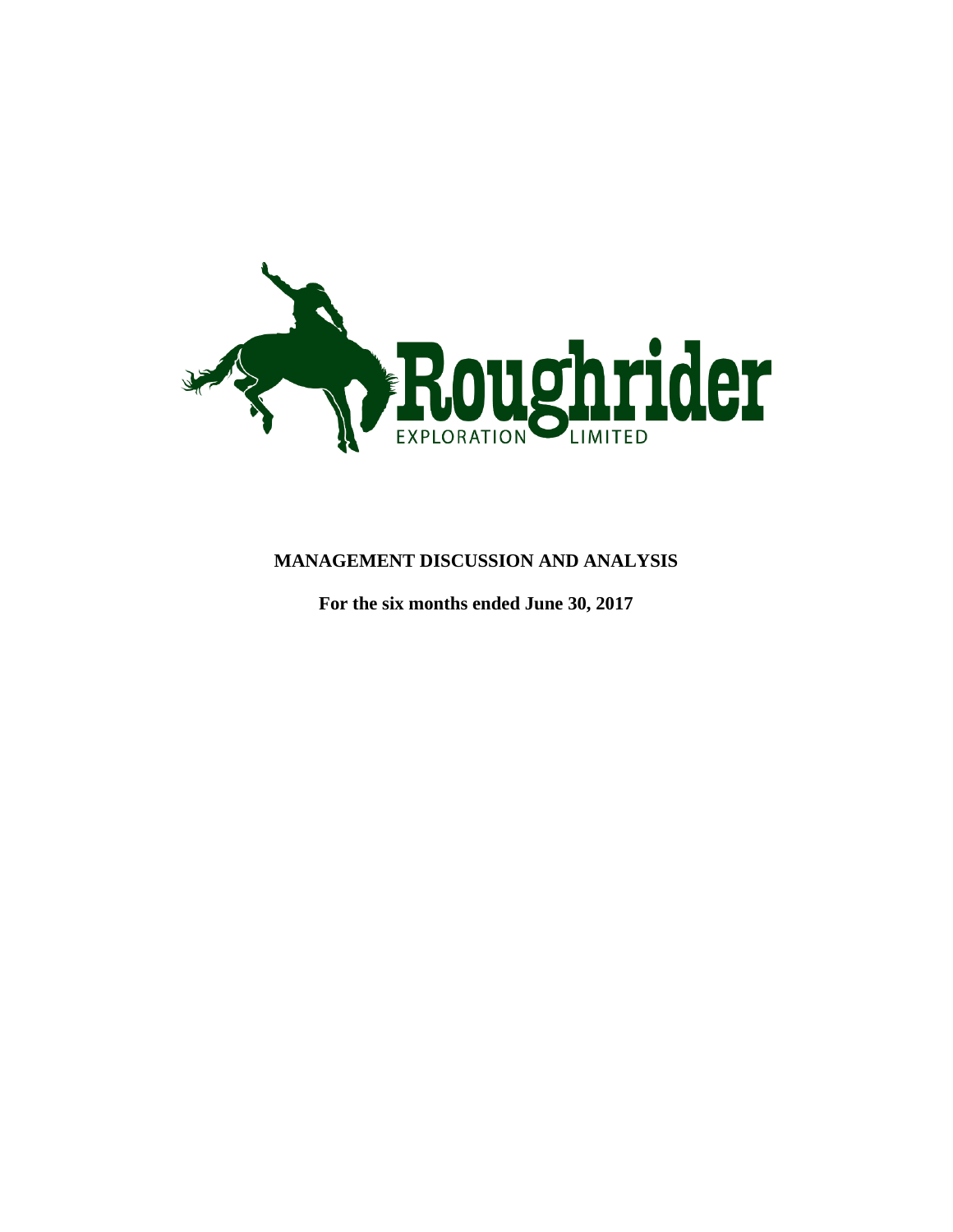#### **INTRODUCTION**

Prepared on August 29, 2017 for the six months ended June 30, 2017 ("Q2 2017"), this Management Discussion and Analysis ("MD&A") supplements, but does not form part of the audited financial statements of Roughrider Exploration Limited ("Roughrider" or the "Company"). This MD&A should be read in conjunction with the accompanying audited financial statements for the years ended December 31, 2016 and 2015 and the related notes which have been prepared in accordance with International Financial Reporting Standards ("IFRS").

Additional information, including audited financial statements and more detail on specific items discussed in this MD&A can be found on the Company's page at [www.sedar.com.](http://www.sedar.com/)

Monetary amounts in the following discussion are in Canadian dollars.

This MD&A contains Forward Looking Information. Please read the Cautionary Statements on page 3 carefully.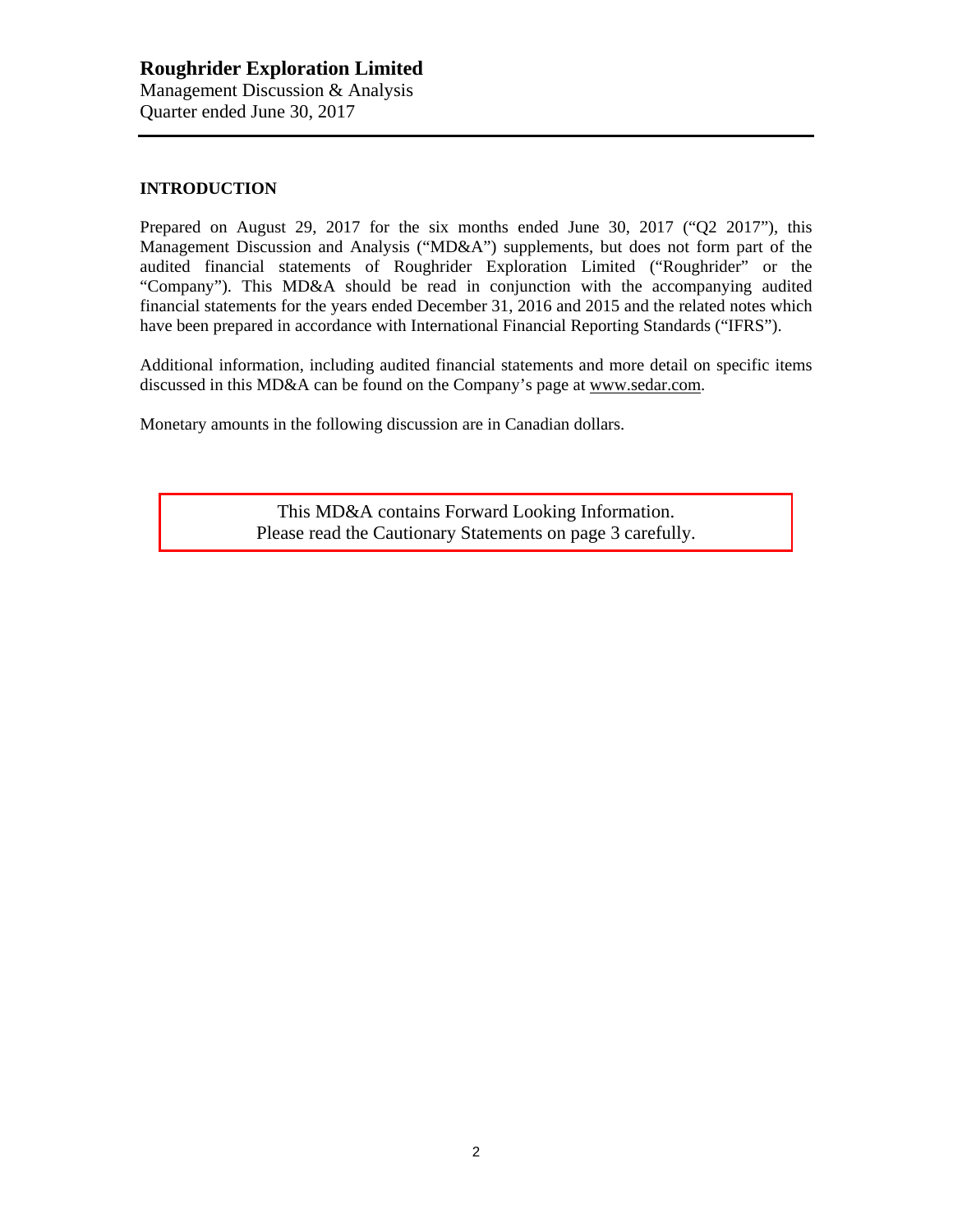#### **FORWARD-LOOKING INFORMATION**

This MD&A contains certain forward-looking information and forward looking statements as defined in applicable securities laws. All statements other than historical fact are forward looking statements.

The statements reflect the current beliefs of the Company, and are based on currently available information. Accordingly, these statements are subject to known and unknown risks, uncertainties and other factors which could cause the actual results, performance or achievements of the Company to be materially different from any future results, performance or achievements expressed in or implied by the forward-looking statements. This forward-looking information, principally under the heading "Outlook," but also elsewhere in this document, includes estimates, forecasts, plans and statements as to the Company's current expectations concerning, among other things, continuance as a going concern, collection of receivables, requirements for additional capital, the availability of financing, and the potential held by projects in the Company's portfolio.

Forward-looking statements are based on a number of assumptions, including, but not limited to, assumptions regarding general business and economic conditions, interest rates, the global and local supply and demand for labour and other project inputs, changes in commodity prices in general, changes to legislation, conditions in financial markets (in particular, the continuing availability of financing), our ability to attract and retain skilled staff, and our ongoing relations with governments, our employees and business partners. The foregoing list of assumptions is not exhaustive. Events or circumstances could cause actual results to vary materially from expectations.

Factors that may cause actual results to vary include, but are not limited to: actual experience in collecting receivables, changes in interest and currency exchange rates, acts or omissions of governments, including those who consider themselves self-governing, delays in the receipt of government approvals or permits to begin work, inaccurate geological and engineering assumptions, unanticipated future operational difficulties (including cost escalation, unavailability of materials and equipment, industrial disturbances or other job action, epidemic, pandemic or other disease outbreaks, and unanticipated events related to health, safety and environmental matters), political risk (including the risk that the rights to mine a project may be rescinded by the government or otherwise lost), actual exploration results, social unrest, failure of counterparties to perform their contractual obligations, changes in general economic conditions or conditions in the financial markets and other risk factors as detailed from time to time in the Company's reports and public filings with the Canadian securities administrators, filed on SEDAR. The Company does not assume the obligation to revise or update forward-looking information after the date of this document nor to make revisions to reflect the occurrence of future unanticipated events, except as may be required under applicable securities laws.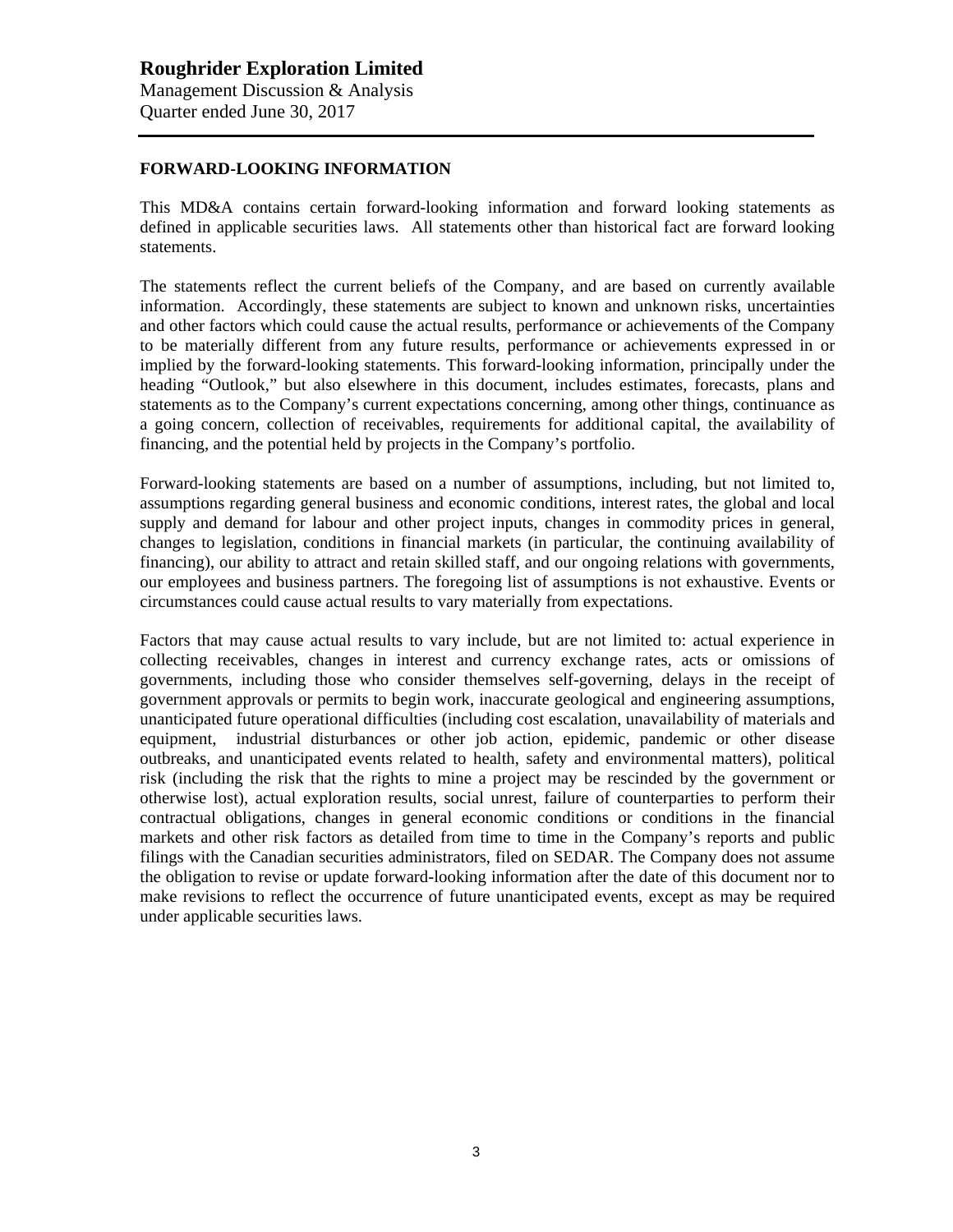#### **BUSINESS OF THE COMPANY**

The principal business of the Company is mineral exploration with a primary focus on uranium exploration in the Athabasca Basin region of northern Saskatchewan. The 131,412 hectare (324,728 acre) Genesis uranium project is located northeast of the Athabasca Basin, within the Wollaston-Mudjatk Transition Zone ("WMTZ"). All of Saskatchewan's operating uranium mines occur along the WMTZ where it extends to the southwest under the boundaries of the basin.

On June 21, 2017, the Company acquired by option the right to earn a 100% interest in the Iron Butte oxide gold-silver property, which hosts a historic resource, located along the western margin of the Battle Mountain-Eureka Gold Trend in Lander County, Nevada.

The Company is a reporting issuer in British Columbia, Alberta, and Ontario, and trades on the TSX Venture Exchange under the symbol REL.

#### Genesis Property

Roughrider has an agreement with Kivalliq Energy Corp ("Kivalliq"), pursuant to which Roughrider may earn up to an 85% interest in Kivalliq's "Genesis" uranium project (the "Genesis property"). Under the terms of the option agreement, as amended December 22, 2015 (the "Genesis Property Option Agreement"), the Company may earn an initial 50% interest in the Genesis property by making cash payments of \$700,000 (\$525,000 paid), incurring exploration expenditures of \$2.1M (\$1.90M expended), and issuing 3,939,656 common shares (issued). Roughrider may acquire a further 35% interest (for an aggregate 85% interest) by making additional cash payments of \$700,000, and incurring additional exploration expenditures of \$2.5M. All remaining cash payments may be made either in cash or in shares, at Roughrider's election.

At the time of acquisition by Roughrider, the Genesis property was comprised of 46 claims totalling 198,736 hectares. Seven claims (four in Saskatchewan and three in Manitoba) were added to the Genesis property in 2014 through staking and purchase and brought the totals up to 53 claims comprising 200,677 hectares. On May 18, 2016, Roughrider purchased Saskatchewan Mineral Dispositions MC2080, MC2081 and MC2082 totaling 232 hectares, increasing the Genesis property to 56 mineral claims totalling 200,909 hectares (496,457 acres). The ten claims acquired since 2014 are contiguous with the Genesis property claims in the Johnston Lake-GAP priority area. Subject to the terms of the Area of Interest clause of the Genesis Property Option Agreement, Roughrider has transferred 100% of the title in all mineral dispositions acquired to Kivalliq. On October 3, 2016, Roughrider gave notice to Kivalliq that Roughrider will not maintain its option on 15 of the 56 claims. The Genesis property is now comprised of 41 claims totaling 131,412 hectares.

The Genesis property is located northeast of Saskatchewan's Athabasca Basin, within the prospective northeast trending Wollaston-Mudjatk Transition Zone ("WMTZ"). Notably, all of Canada's currently operating uranium mines occur along the trend of the WMTZ where extends beneath the cover the younger sedimentary stratigraphy of the Athabasca Basin. The claims begin 25 km to the northeast of Cameco Corporation's recently closed Eagle Point uranium mine, and extend 90 kilometres northeast to the Manitoba border along the same prospective geological and structural domain.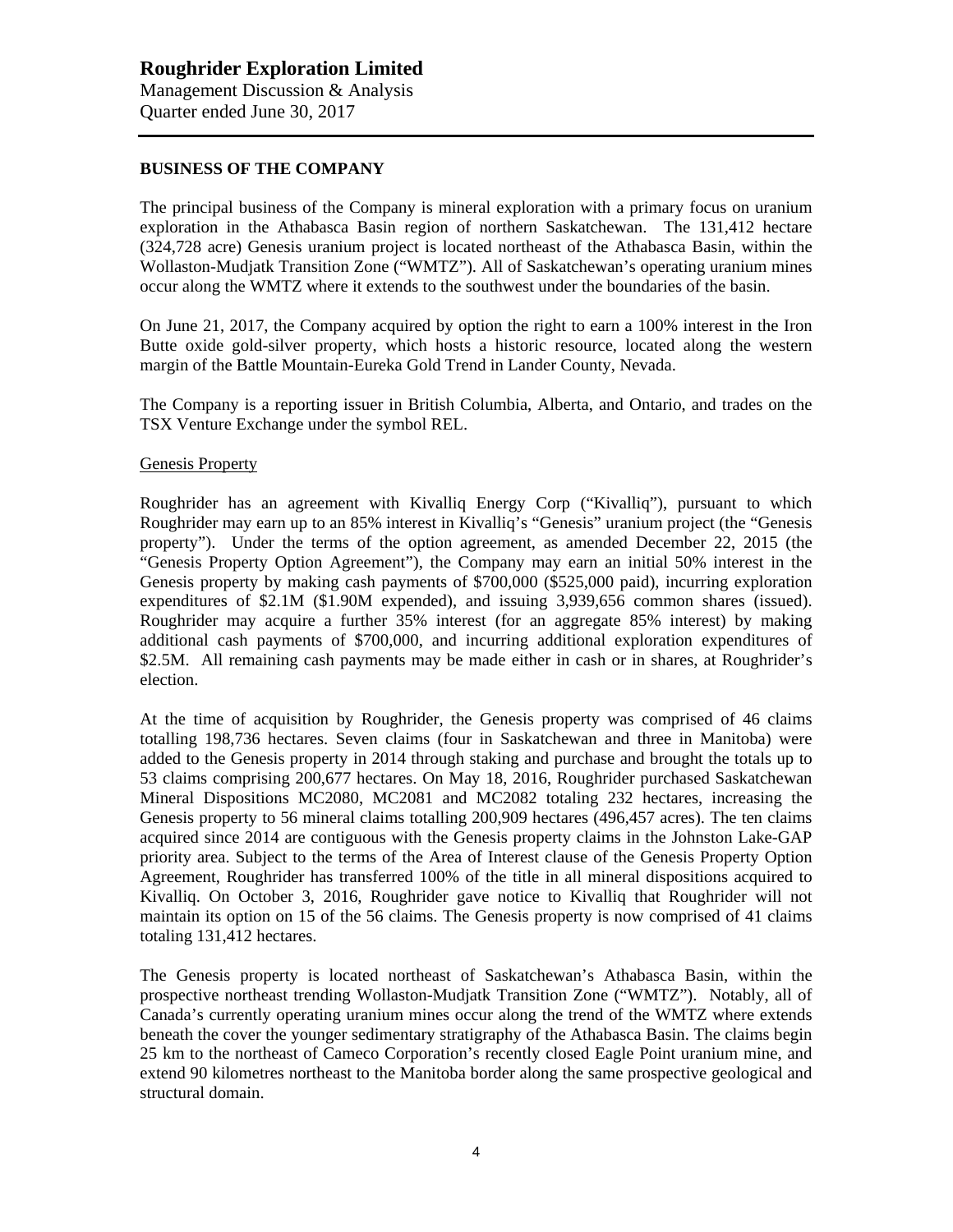Management Discussion & Analysis Quarter ended June 30, 2017



**Outline of Athabasca sedimentary basin (purple) imposed on SGS regional airborne Total Field Magnetics (TFMag).** 

Until recently, explorers focused on targeting uranium mineralization within the current boundaries of the Athabasca Basin, even though many of the high-grade resources are located within basement rocks lying beneath the rocks of the Athabasca Basin. Recent discoveries at the western boundary of the Basin, such as Fission Uranium Corp.'s RRR deposit and Nexgen Energy Corp's Arrow deposit, are hosted by basement rocks that are clearly outside current basin boundaries. This recent understanding has renewed uranium exploration of areas outside of the Basin that have known uranium showings and favorable structural settings within basement host rocks.

The Genesis property covers regional host rocks known to host uranium mineralization. The project area has previously been explored by Denison Mines Limited, Roughrider Uranium Corp., Triex Minerals Corporation, CanAlaska Uranium Ltd., and the geological surveys of Saskatchewan and Canada. Past exploration in the area included lake sediment and soil geochemical surveys, airborne geophysical surveys, ground geochemical surveys, geological mapping and radiometric assisted prospecting. A compilation by Kivalliq management of this historic work, which outlined identified 30 uranium showings and several known uraniumbearing boulder trains, helped to outline eight target areas that display multi-variant anomalism including combinations of geophysical conductors, radiometrics and/or existing lake sediment, boulder or outcrop uranium or indicator element geochemical anomalies.

With Kivalliq as project operator, Roughrider has incorporated a multi-disciplinary approach exploring the Genesis property. A summary of the work completed at Genesis by Roughrider is provided in the table below: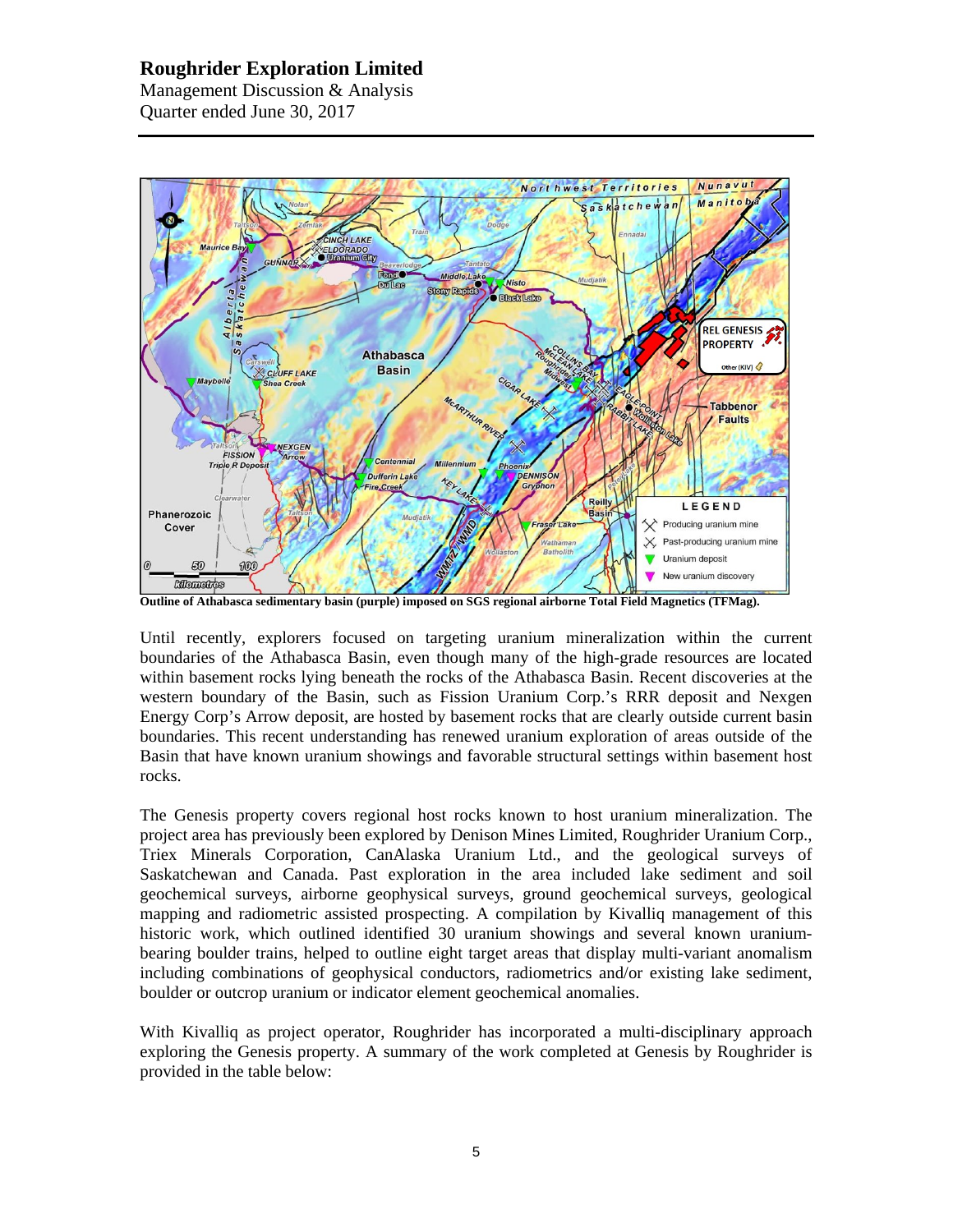Management Discussion & Analysis Quarter ended June 30, 2017

| $\alpha$ , $\alpha$ , $\alpha$ , $\alpha$ , $\alpha$ , $\alpha$ , $\alpha$ , $\alpha$ , $\alpha$ , $\alpha$ , $\alpha$ , $\alpha$ , $\alpha$ , $\alpha$ , $\alpha$ , $\alpha$ , $\alpha$ , $\alpha$ , $\alpha$ , $\alpha$ , $\alpha$ , $\alpha$ , $\alpha$ , $\alpha$ , $\alpha$ , $\alpha$ , $\alpha$ , $\alpha$ , $\alpha$ , $\alpha$ , $\alpha$ , $\alpha$ |                           |                        |                                        |                                     |  |  |
|---------------------------------------------------------------------------------------------------------------------------------------------------------------------------------------------------------------------------------------------------------------------------------------------------------------------------------------------------------------|---------------------------|------------------------|----------------------------------------|-------------------------------------|--|--|
| Year                                                                                                                                                                                                                                                                                                                                                          | <b>Project Location</b>   | Work                   |                                        |                                     |  |  |
| 2014                                                                                                                                                                                                                                                                                                                                                          | Property-wide             | Airborne Geophysics    | CGG DIGEM EM, Mag, Radiometrics        | 5,984 Line-km; 8 grids              |  |  |
|                                                                                                                                                                                                                                                                                                                                                               | Jurgen $1 \& 2$ , Daniels | Geology/Prospecting    | Scintillometer assisted                | 139 Sites; 16 rock samples          |  |  |
|                                                                                                                                                                                                                                                                                                                                                               | Bay, Burrill Bay,         | Soil Geochemistry      | B-horizon soils; Enzyme Leach          | 1,347 soil samples; 28 target areas |  |  |
|                                                                                                                                                                                                                                                                                                                                                               | Kingston, Johnston,       | Biogeochemistry        | Un-ashed spruce boughs; ICP-MS         | 62 samples; 4 target areas          |  |  |
|                                                                                                                                                                                                                                                                                                                                                               | Sava, Gilles, GAP,        | Lake sediments         | Torpedo sampler; ICP-MS                | 291 samples; property-wide          |  |  |
|                                                                                                                                                                                                                                                                                                                                                               | Waspison, Melnick.        |                        |                                        |                                     |  |  |
| Mar. 2015                                                                                                                                                                                                                                                                                                                                                     | Jurgen 1 & Jurgen 2       | Ground VLF-EM          | SJ Geophysics, VLF-EM                  | 32 and 37.2 line-km respectively    |  |  |
|                                                                                                                                                                                                                                                                                                                                                               | Jurgen 1, Jurgen 2 & Sava | Biogeochemistry        | Ashed black spruce twig, ICP-MS        | 249, 296 and 49 sample respectively |  |  |
| Dec. 2015                                                                                                                                                                                                                                                                                                                                                     | Jurgen, Daniel's Bay,     | Inversion analysis;    | Condor Consultants Inc.                | 31 target areas outlined total.     |  |  |
|                                                                                                                                                                                                                                                                                                                                                               | Kingston-Johnston-GAP,    | GeoInterp integrated   | Integrated analysis of geophysical,    |                                     |  |  |
|                                                                                                                                                                                                                                                                                                                                                               | Melnick                   | analysis               | geological, geochemical data           |                                     |  |  |
| Apr. 2016                                                                                                                                                                                                                                                                                                                                                     | Jurgen, Daniel's Bay,     | Airborne geophysics    | CGG FALCON AGG Survey and              | $1,677$ line-km in 5 grids.         |  |  |
|                                                                                                                                                                                                                                                                                                                                                               | Kingston., Johnston,      | Gravity gradiometry    | magnetics                              |                                     |  |  |
|                                                                                                                                                                                                                                                                                                                                                               | Melnick                   | Magnetics              |                                        |                                     |  |  |
| Aug. 2016                                                                                                                                                                                                                                                                                                                                                     | Jurgen, Daniel's Bay,     | Integrated analysis of | Condor Consultants Inc; data inversion | 20 gravity targets identified (9 at |  |  |
|                                                                                                                                                                                                                                                                                                                                                               | Kingston., Johnston,      | AGG data               |                                        | Jurgen $& 7$ at Johnston)           |  |  |
|                                                                                                                                                                                                                                                                                                                                                               | Melnick                   |                        |                                        |                                     |  |  |
| Sept. 2016                                                                                                                                                                                                                                                                                                                                                    | Jurgen                    | Soil Geochemistry      | B-horizon soils; Enzyme Leach          | 187 soil samples 3 target areas     |  |  |
|                                                                                                                                                                                                                                                                                                                                                               |                           | Biogeochemistry        | Ashed black spruce twig, ICP-MS        | 147 samples, 3 target areas         |  |  |
|                                                                                                                                                                                                                                                                                                                                                               |                           | Prospecting            | Scintillometer assisted                | 2 rock samples                      |  |  |
|                                                                                                                                                                                                                                                                                                                                                               |                           |                        |                                        |                                     |  |  |

#### **Genesis Property: Work Completed by Roughrider Exploration Limited 2014-2016**

The 2014 Phase I field work program was successful in isolating six priority areas based on repeated and expanded geochemical/ and biogeochemical anomalies, and favourable geology in association with discrete electromagnetic geophysical conductor signatures. The six priority areas include the following: Jurgen 1 and Jurgen 2, Johnston Lake/GAP, Kingston Lake, Sava Lake, and Daniel's Bay (Burrill Bay area).

The March 2015, Roughrider completed a winter field program on the Jurgen 1 and Jurgen 2 areas and the Sava Lake biogeochemical anomaly area. Jurgen 1 results demonstrate good spatial correlation between: the highest uranium results from the 2015 biogeochemical program (1.35ppm U, 1.64 ppm U and 1.75ppm U); the highest uranium results from the 2014 enzyme leach soil sampling program; and the main Jurgen 1 EM conductive trend. At Jurgen 2, the VLF-EM survey suggests a possible structural feature that disrupts the EM conductors mapped. Biogeochemical results anomalous for uranium at Jurgen 2 seem to extend to the Jurgen 1 conductor that passes through the south portion of the grid.

In December 2015, Roughrider took delivery of an integrated assessment of geophysical, geological and geochemical data ("GeoInterp"" from select areas of interest at the Genesis uranium property in northeast Saskatchewan. The work was undertaken by Condor Consulting Inc. ("Condor"), recognized experts in the field of integrated exploration, focusing on four areas in the northeast portion of the Genesis property: Jurgen, Daniel's Bay, Kingston-Johnston-GAP and Melnick. A total of thrity-one target areas were defined.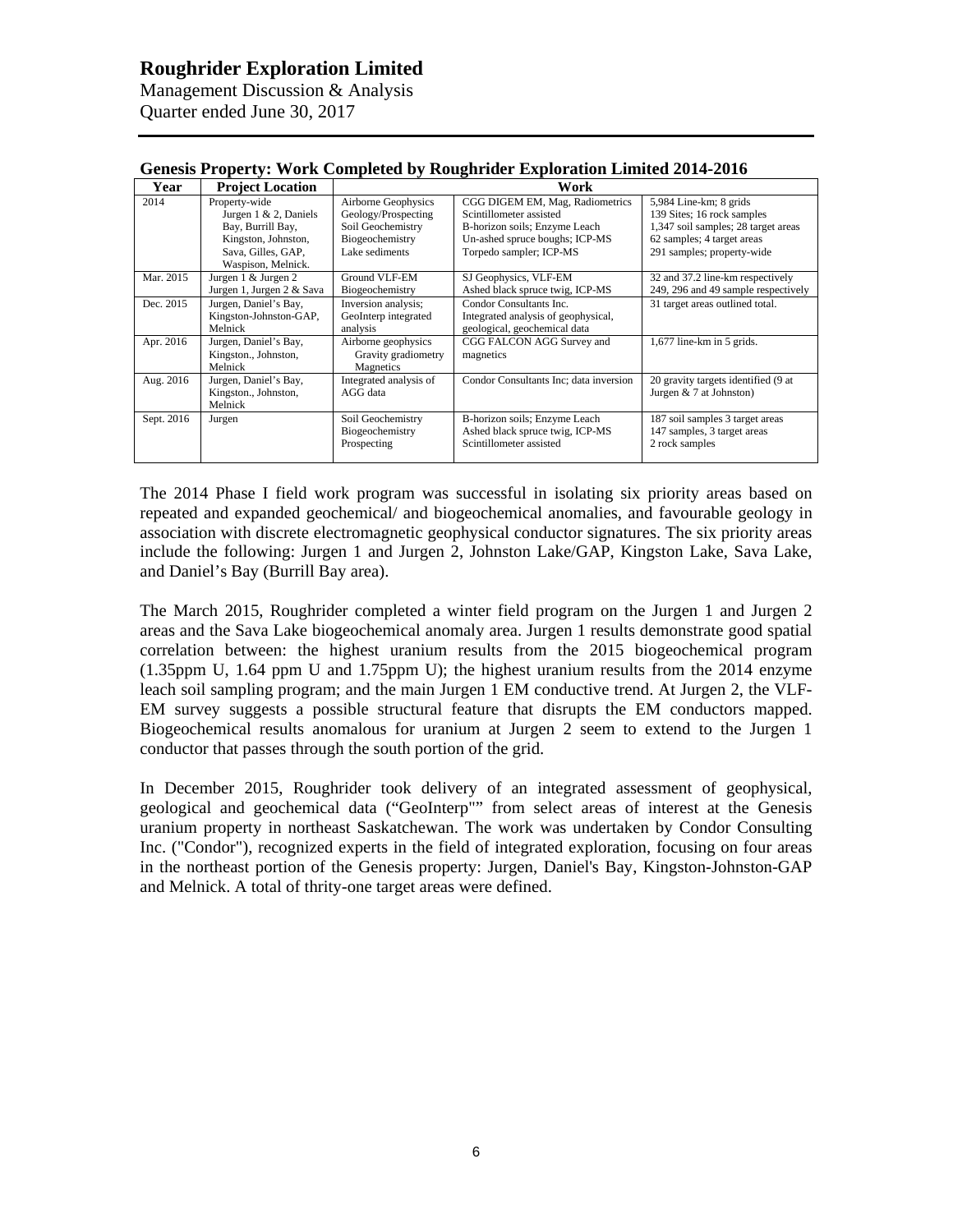Management Discussion & Analysis Quarter ended June 30, 2017



Target areas defined by Condor Consultants GeoInterp integrated assessment.

On August 20, 2015 the Saskatchewan Ministry of Economy granted Kivalliq, on behalf of Roughrider, one full year of relief from its 2015 annual assessment work expenditure requirements (\$3,006,746 in expenditure relief) for 49 Genesis Property claims (200,450 hectares). The relief was granted, subject to Section 75(1) of the Saskatchewan Mineral Tenure Registry Regulations (the Regulations), because of the severe forest fire hazard that existed throughout northern Saskatchewan in 2015.

In February and March of 2016, a 1,677 line-kilometre fixed-wing FALCON airborne gravity gradiometer (AGG) survey was completed on the Genesis property by CGG Canada Services Ltd. Independent review of the data was provided by 3D Geoscience Inc. The AGG survey was divided into five survey grids to cover previously highlighted priority areas: Jurgen, Daniel's Bay, Melnick, Kingston and Johnston. The areas covered by the AGG survey incorporated 16 of the 31 individual areas of interest identified by Condor in its 2015 compilation work.

In April 2016, the Company contracted Condor to undertake an integrated analysis and interpretation of the FALCON Airborne Gravity Gradiometry ("AGG") survey and new total magnetic field surveys survey data completed over select areas of interest at the Genesis property in February and March of 2016.

A total of twenty gravity targets were identified and prioritized based on the integration of the 2016 AGG data with results from the 2015 compilation by Condor of electromagnetic, magnetic, radiometric, geochemical, biogeochemical and geological data sets. The majority of the gravity targets were identified in the Jurgen and Johnston areas, with nine and seven targets respectively.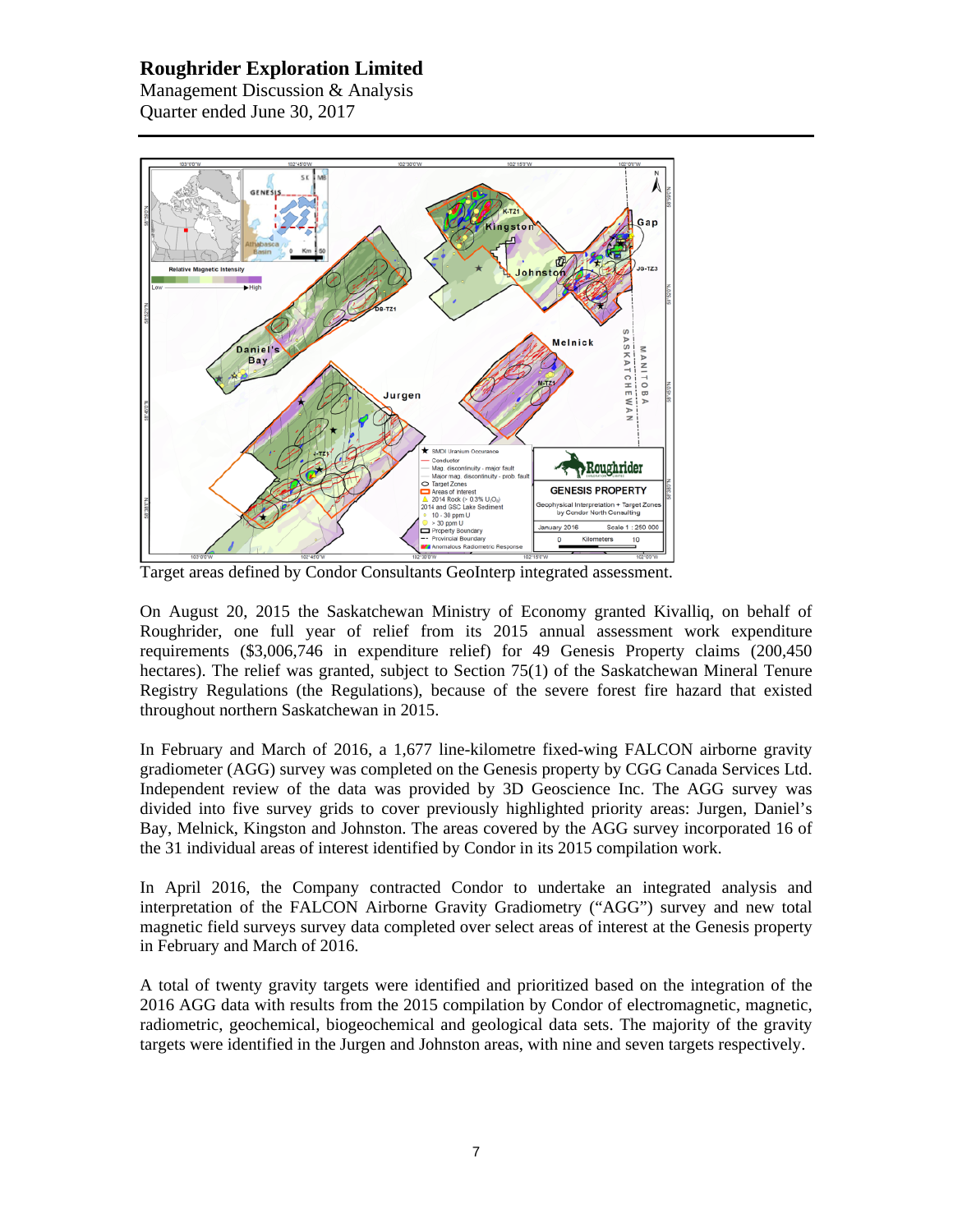Management Discussion & Analysis Quarter ended June 30, 2017



Interpreted FALCON gravity gradiometric low response anomalies.

In September 2016, Roughrider undertook a small soil, biogeochemical and prospecting work program at Jurgen. A total of 187 enzyme leach soil samples, 147 biogeochemical samples and two rock samples were collected along the Jurgen 1 and Jurgen 2 target area trend. Sampling focused on infilling enzyme leach soil samples at Jurgen 1 and expansion of the enzyme leach and biogeochemical grids to cover newly identified gravity low anomalies along the trend to the northeast.

Roughrider has not undertaken a work program on the Genesis property since the September 2016 soil and vegetation sampling program.

## Iron Butte Gold Property, Nevada

Roughrider acquired, by option, a 100% interest in the Iron Butte oxide gold-silver project located along the western margin of the Carlin Gold Trend in Lander County, Nevada, approximately 60 kilometres south of Battle Mountain on state Highway 305.

Gold and silver mineralization and silica alteration has been delineated on the Iron Butte property within a north-northeast trending area 2,900 metres long and 1,300 metres wide. Past exploration, focused primarily on the Red Ridge and North Zones, includes 225 reverse circulation ("RC") drill holes totalling 34,029 metres completed between 1980 and 2009 by Homestake Mining, Cameco, Newcrest, Newmont Mining and C3 Resources. Work was also undertaken on the property by Aurelio Resources Corporation ("Aurelio") in 2009 and Alpaca Resources Inc. ("Alpaca") in 2010.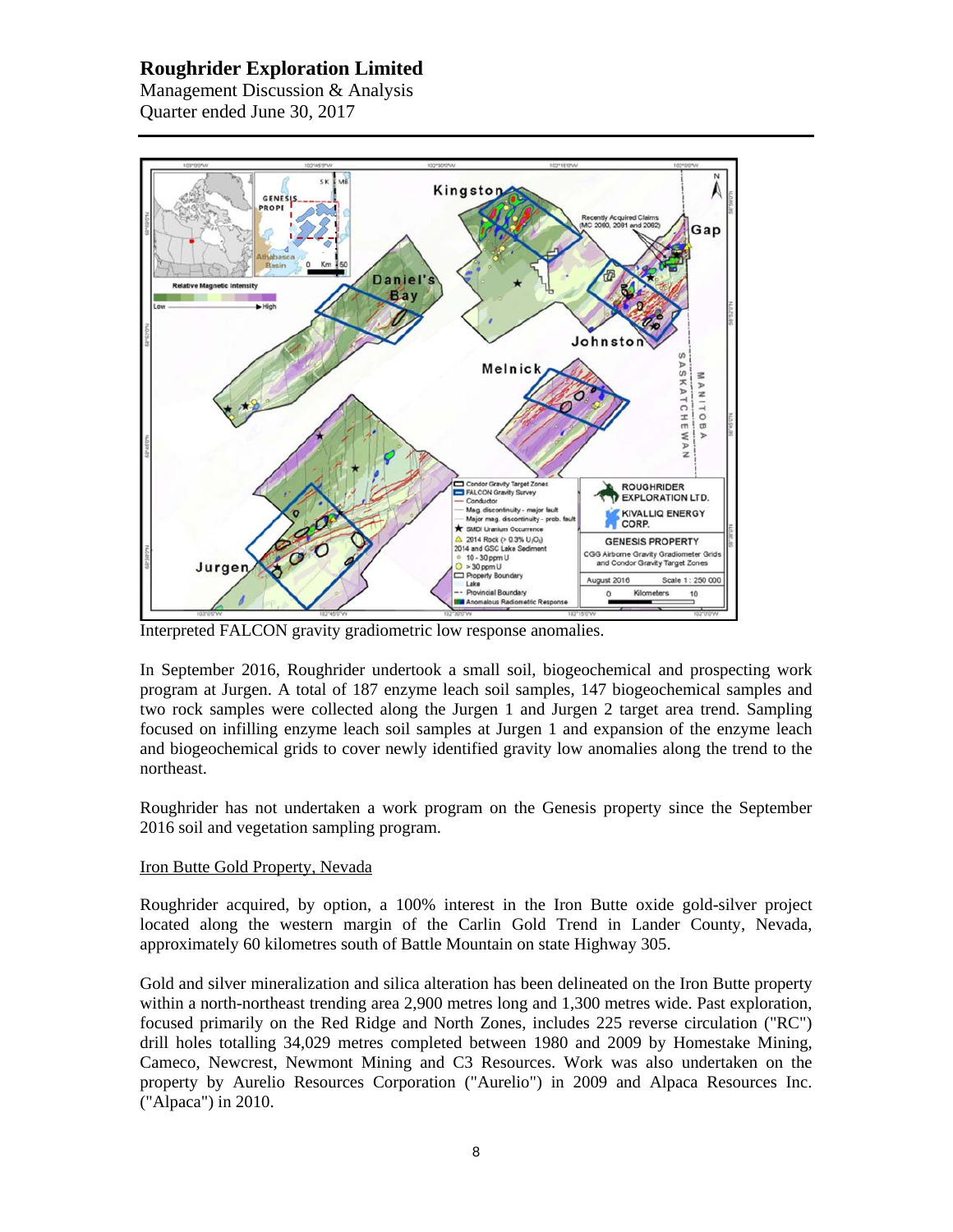# **Roughrider Exploration Limited** Management Discussion & Analysis Quarter ended June 30, 2017

At the Red Ridge Zone, oxide gold and silver mineralization has been delineated from near surface to depths averaging roughly 120 metres. Sulphide mineralization has been outlined extending below the oxide mineralization a further 150 metres. Higher grade gold and silver identified at the Red Ridge and North Zones is associated with fault controlled jasperoid bodies and the contact between host Pennsylvanian and Permian sedimentary rocks of the Cedars Sequence and overlying Tertiary volcanic rocks. Mineralization exhibits characteristics typical of epithermal-style veins with some indications for Carin-type sediment-hosted mineralization.

Two historical resource estimates have been calculated for the Red Ridge and North Zone. Utilizing data partitioned into 5,222 six metre, mine bench-scale sample composites from 211 RC drill holes, Aurelio (Detra, 2009) outlined a resource estimate for gold and silver that did not partition between oxide and sulphide mineralization (Table 1). Alpaca (Cleath, 2010) delineated both oxide and sulphide resource estimates for gold only using sectional ore boundaries and a 0.3 g/t gold cut-off (Table 2). Both resource estimates were undertaken "in-house" by Aurelio and Alpaca, respectively.

| Cut-off<br>(ppm) | <b>Tons</b><br>(short) | <b>Calculated</b><br><b>Tonnes</b><br>(metric) | Au<br>(ppm) | Ag<br>(ppm) | <b>Total Au</b><br>(oz) | <b>Total Ag</b><br>(oz) |
|------------------|------------------------|------------------------------------------------|-------------|-------------|-------------------------|-------------------------|
| 0.100            | 225,826,300            | 204,866,232                                    | 0.204       | 3.652       | 1,484,166               | 26,513,455              |
| 0.250            | 47,555,637             | 43, 141, 761                                   | 0.372       | 6.824       | 568,590                 | 10,432,796              |
| 0.333            | 21,180,858             | 19,214,957                                     | 0.480       | 9.065       | 326,780                 | 6,173,156               |
| 0.400            | 12,414,366             | 11,262,127                                     | 0.563       | 11.027      | 224,542                 | 4,401,081               |
| 0.500            | 6,175,529              | 5,602,347                                      | 0.685       | 14.808      | 136,005                 | 2,940,117               |
| 1.000            | 387,178                | 351,242                                        | 1.157       | 14.080      | 14,402                  | 175,269                 |

# **2009 Unclassified Historical Resource Estimate**

# **2010 Unclassified Historical Resource Estimate\***

| Zone             | <b>Type</b> | <b>Tons</b><br>(short) | <b>Calculated Tonnes</b><br>(metric) | Au<br>(ppm) | <b>Total Au</b><br>(oz) |
|------------------|-------------|------------------------|--------------------------------------|-------------|-------------------------|
| <b>RED RIDGE</b> | Oxide       | 14,072,175             | 12,766,066                           | 0.664       | 300,376                 |
|                  | Sulphide    | 9,661,356              | 8,764,637                            | 0.515       | 160,410                 |
|                  | Total       | 23,733,531             | 21,530,703                           | 0.604       | 460,786                 |
| <b>NORTH</b>     | Oxide       | 641,179                | 581,668                              | 0.656       | 13,523                  |
|                  | Sulphide    | 6,182,878              | 5,609,014                            | 0.663       | 131,877                 |
|                  | Total       | 6,824,057              | 6,190,682                            | 0.663       | 145,400                 |
| <b>TOTAL</b>     | Oxide       | 14,713,354             | 13,347,734                           | 0.664       | 313,899                 |
|                  | Sulphide    | 15,844,234             | 14,373,651                           | 0.574       | 292,287                 |
|                  | Total       | 30,557,588             | 27,721,385                           | 0.617       | 606,186                 |

\*Resource calculated using a 0.3 g/t Au cut-off.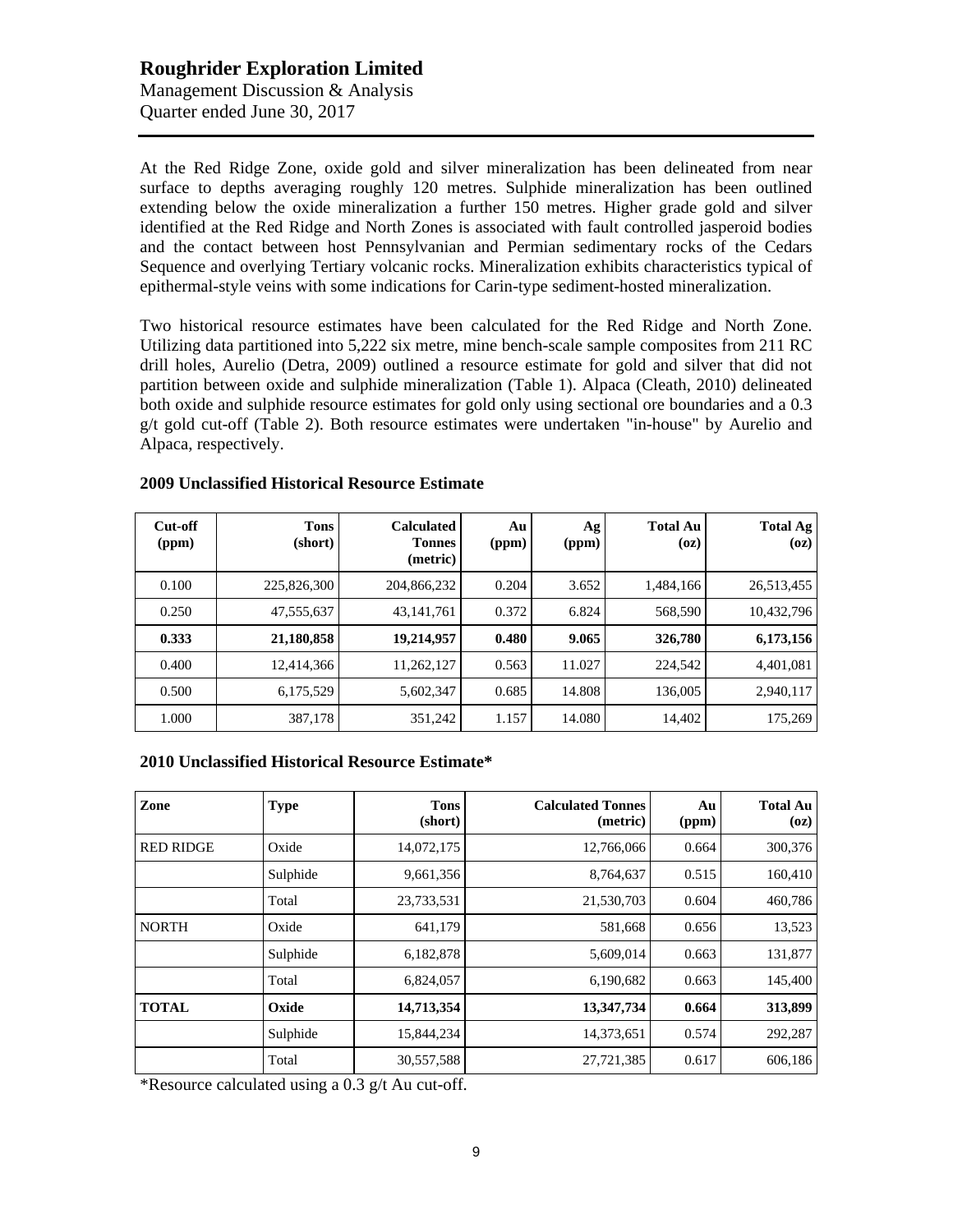A Qualified Person has not completed sufficient work to verify these resource estimates or to classify the resource estimates as current mineral resources and the issuer is not treating the historic resource estimates as current mineral resources. These estimates are unclassified and do not use the categories ("inferred", "indicated" or "measured" mineral resource, or "probable" or "proven" mineral reserve) set out in Sections 1.2 and 1.3 of NI 43-101 as defined by the Canadian Institute of Mining, Metallurgy and Petroleum. These resource estimates are only relevant to obtain a reference to gold and silver mineralization potential present on the property. Additional drilling would need to be completed in order to upgrade and verify mineral resource estimates.

At the date of this MD&A, the Company has completed minor mapping and sampling on the Iron Butte property as part of its due diligence.

#### **HIGHLIGHTS FOR THE QUARTER ENDED JUNE 30, 2017 AND SUBSEQUENT PERIOD TO AUGUST 29, 2017**

#### **Financial Highlights**

Roughrider spent \$14,492 on exploration, while restricting other net expenses to \$259,928 for the period ended June 30, 2017.

On January 5, 2017, the Company closed the final tranche of the non-brokered private placement financing and issued 200,000 additional non-flow through shares ("Non-FT Shares") at a price of \$0.05 per Non-FT Share for proceeds of \$10,000. The Company incurred additional costs of \$321 in connection with this financing.

In January 2017, 486,000 shares were released from escrow as described in Note 6 of the condensed interim financial statements for the six months ended June 30, 2017.

In July 2017, the final tranche of 486,000 shares were released from escrow as described in Note 6 of the condensed interim financial statements for the six months ended June 30, 2017.

#### **Operational Highlights**

On January 20, 2017, Roughrider announced the appointment of Jasmine Lau as Chief Financial Officer and Corporate Secretary.

On March 6, 2017, the Company entered into a letter agreement with Commander Resources Ltd. ("Commander") to acquire up to a 100% interest in Commander's Sabin zinc-copper-silver property in Northwestern Ontario, Canada, by paying a total of \$1,100,000 in cash payments, completing \$4,500,000 in exploration expenditures, and issuing a total of 4,400,000 common shares of the Company over a nine year period. Commander was to retain a 1% NSR on claims where the NSR held by all other parties is not greater than 2%. On June 2, 2017, the Company terminated the letter agreement.

On June 21, 2017, the Company entered into an option agreement to acquire a 100% interest in the Iron Butte oxide gold-silver project located along the western margin of the Carlin Gold Trend in Lander County, Nevada. Under the terms of the agreement, the Company may earn a 100% interest in the Iron Butte property by making staged cash payments totalling \$1,000,000 and issuing common shares totalling 1,500,000. Following exercise of the option until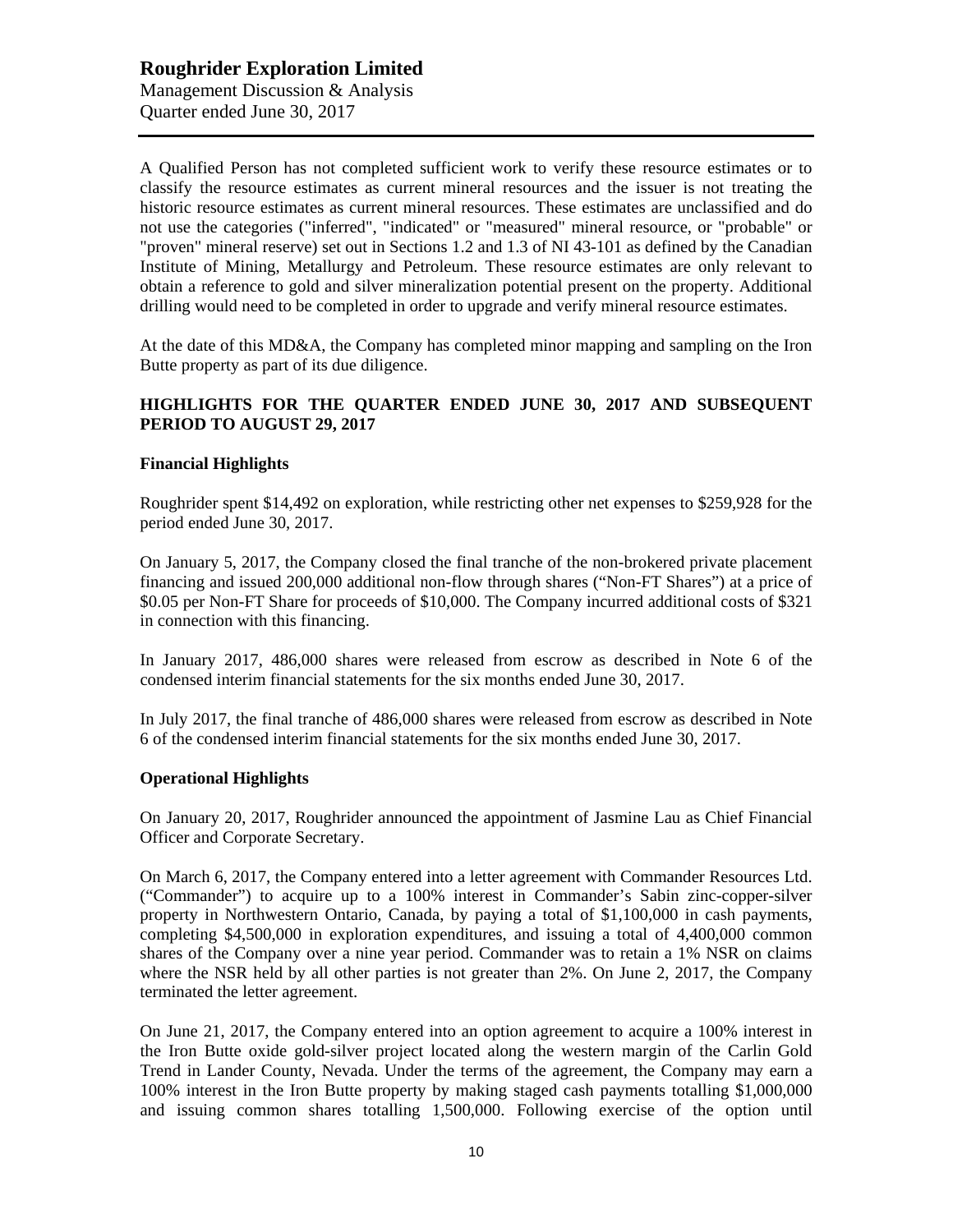commencement of commercial production, the Company must also pay to the optionor an advance royalty payment of US\$2,000 monthly, which will be credited against a 2.5% NSR retained by the Optionor. Upon the Company making a production decision in respect of the Iron Butte property, a further US\$1,000,000 is payable and 500,000 common shares are issuable to the Optionor. Following commencement of commercial production, the Company must make cash bonus payments to the Optionor as follows: US\$500,000 for every 1,000,000 ounces of gold produced from the Iron Butte property, and US\$500,000 for every 10,000,000 ounces of silver produced from the Iron Butte property. on the Iron Butte property. A further US\$1,000,000 will be payable and 500,000 common shares issuable upon a production decision being made.

#### **OUTLOOK**

## **Financial outlook**

The Company completed the second quarter of 2017 with \$334,851 in cash, and with working capital<sup>[1](#page-10-0)</sup> of \$78,608.

The current objectives of the Company are to continue exploring the Genesis uranium project with a view to fully earning the 85% interest under the option agreement, and to continue earning its 100% interest in the Iron Butte property; however these objectives will require raising additional capital.

The Company's ability to continue as a going concern is dependent upon a number of factors – principally on the Company's ability to create positive cash flow in the short term either by obtaining the necessary financing to undertake additional exploration and development of its mineral property interests, by creating one or more additional joint venture agreements with partners in order to achieve the foregoing, or by selling one or more mineral property interests. The Company no longer has sufficient cash to meet its existing obligations, and is deferring payments to management in order to continue operations. Additional capital will be needed to continue earning its 100% interest in the Iron Butte property.

<span id="page-10-0"></span> $<sup>1</sup>$  Working capital is a non-GAAP-measure is defined as current assets net of current liabilities.</sup>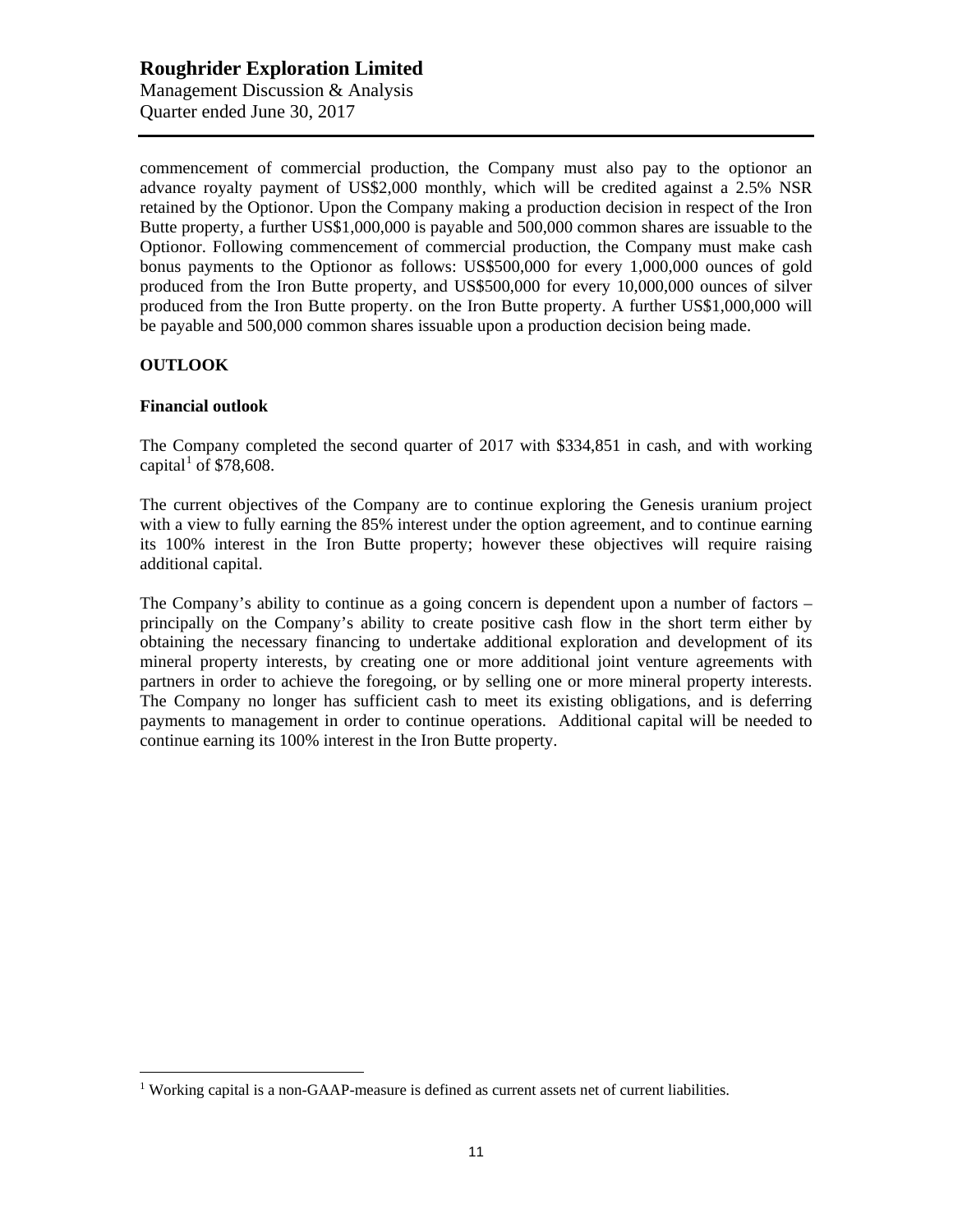## **DISCUSSION OF OPERATIONS AND FINANCIAL CONDITION**

*Summary of Quarterly Results*

|                    |                 |                          | <b>Basic and Diluted</b> |
|--------------------|-----------------|--------------------------|--------------------------|
|                    |                 | Loss from Operations and | Loss per Share from      |
|                    |                 | Net Loss                 | Operations and           |
| Quarter ended      | Revenues        |                          | Net Loss per Share       |
| June 30, 2017      | Nil             | \$(165,571)              | \$ (0.00)                |
| March 31, 2017     | N <sub>il</sub> | \$(108, 849)             | \$ (0.00)                |
| December 31, 2016  | N <sub>il</sub> | (174, 928)               | (0.01)                   |
| September 30, 2016 | N <sub>il</sub> | (112, 193)               | (0.00)                   |
| June 30, 2016      | N <sub>il</sub> | (142, 186)               | (0.01)                   |
| March 31, 2016     | Nil             | (100, 864)               | (0.00)                   |
| December 31, 2015  | Nil             | (150, 187)               | (0.01)                   |
| September 30, 2015 | Nil             | (89,790)                 | (0.00)                   |

In 2015, and 2016 the Company focused on minimizing costs, while performing data analysis, limited fieldwork, and other projects during the year to advance exploration in a few specific areas.

#### *Three months ended June 30, 2017*

The loss for the quarter ended June 30, 2017 (" $Q2-17$ ") reflects the cost of the company's base expenditures. Quarterly expenditures increased from \$142,186 in Q2-16 to \$165,571 in Q2-17. The Q2-17 loss is higher than in Q2-16 as a result of increased corporate activity, including marketing, filing fees and professional fees in relation to property acquisitions, and salaries and personnel costs. In Q2-17, the Company also wrote off \$18,821 in acquisition costs in relation to the cancellation of the Sabin property option agreement.

#### *Six months ended June 30, 2016*

The loss for the six months ended June 30, 2017 ("H1-17") reflects the cost of the company's base expenditures, totalling \$274,420 (2016 - \$243,050). In comparison to the six months ended June 30, 2016 ("H1-16"), in H1-17, the Company engaged in property acquisitions which resulted in increased filing fees, marketing fees, and professional fees, offset by decreased exploration expenditures on the Genesis property. In H1-17, the Company also wrote off \$18,821 in acquisition costs in relation to the cancellation of the Sabin property option agreement.

#### *Capital purchases*

During the period ended June 30, 2017, the Company spent \$18,821 in staking fees for the Sabin property, which were also written off during the period. During the same period, the Company also paid \$13,933 (US\$10,000) towards the Iron Butte property option agreement.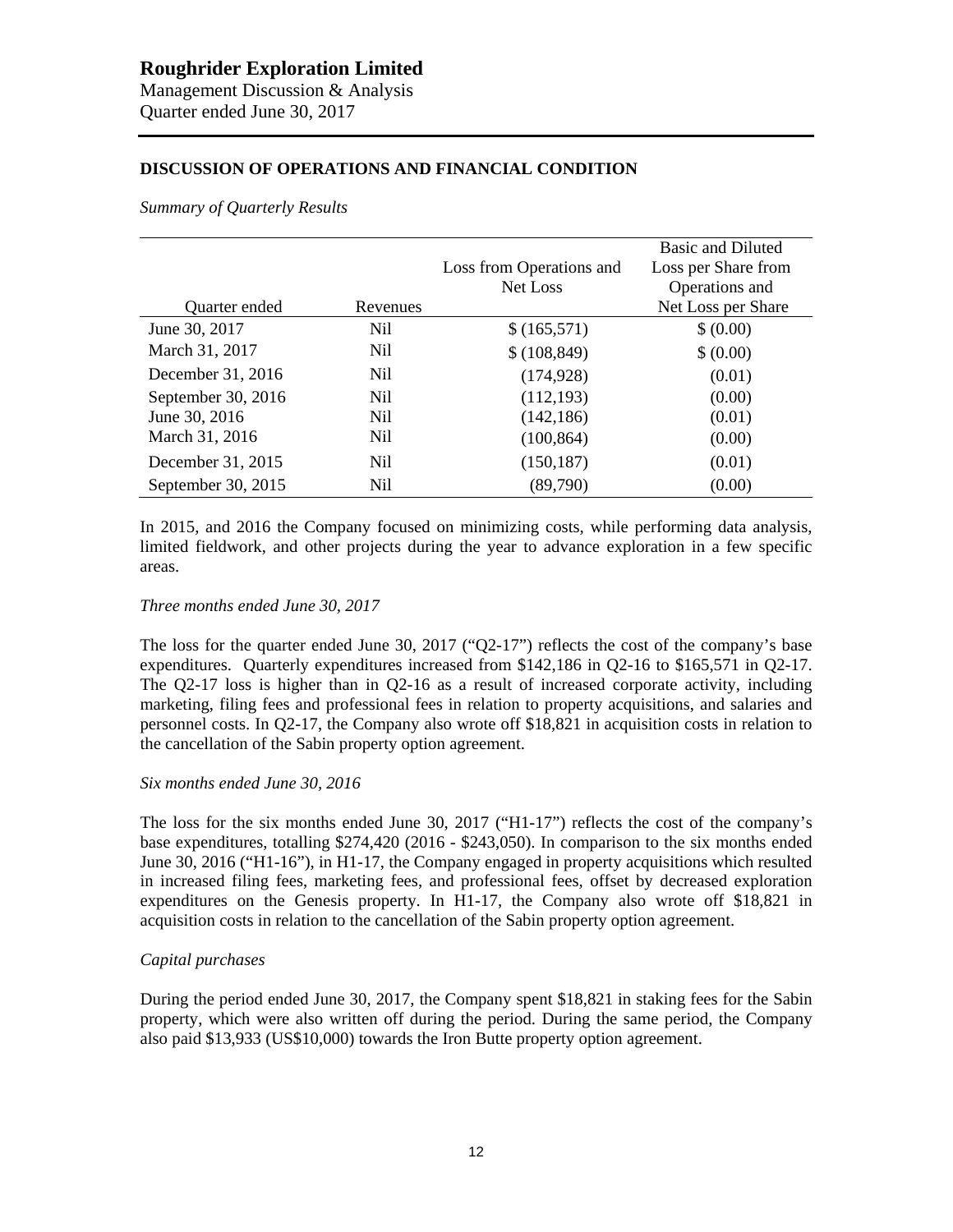## *Liquidity, Capital Resources and Cash Flow Analysis*

The Company's primary source of funding has been from the issuance of common shares. Management is concerned about the Company's ability to raise additional funds amid the low uranium price, and the prevailing investment climate of risk aversion, particularly toward mining projects.

#### *Financial Instruments*

The Company's financial instruments consist of cash and cash equivalents, receivables, and accounts payable and accrued liabilities. It is management's opinion that the Company is not exposed to significant interest, currency or credit risk arising from the financial instruments. Credit risk is managed for cash by having a major Canadian bank hold the funds in a chequing account. Credit risk is managed for significant receivables by seeking prompt payment, monitoring the age of receivables, and making follow up inquiries when receivables are not paid in a timely manner. Currency risk is negligible as all funds and payables are denominated in Canadian dollars. The Company does not engage in any hedging activities. Further discussion of these risks is available in the audited financial statements for the year ended December 31, 2016.

## **ADDITIONAL DISCLOSURE FOR VENTURE ISSUERS WITHOUT SIGNIFICANT REVENUE**

Significant components of general and administrative expenses are shown separately on the *Condensed Interim Statements of Loss and Comprehensive Loss,* also part of the unaudited condensed interim financial statements for the six months ended June 30, 2017.

#### **RISK FACTORS**

#### *Macroeconomic Risk*

Impairments and write-downs of major mining projects have led to a significant reduction in "risk appetite" with respect to funding investment into exploration companies. As a result, the ability for exploration companies to access capital through private placements has been significantly diminished. The long term result of lower risk appetite is that projects take longer to develop, or may not be developed at all.

#### *Political Policy Risk*

Despite the recent moderation in the gold price, the previously record-high gold prices encouraged numerous governments around the world to look at ways to secure additional benefits from the mining industry across all commodity types, an approach recognized as "Resource Nationalism." Mechanisms used or proposed by governments have included increases to royalty rates, corporate tax rates, implementation of "windfall" or "super taxes," and carried or freecarried interests to the benefit of the state. Extreme cases in Venezuela and Argentina have resulted in the nationalization of active mining interests. Such changes are viewed negatively in the investment community and can lead to share price erosion, and difficulty in accessing capital to advance projects.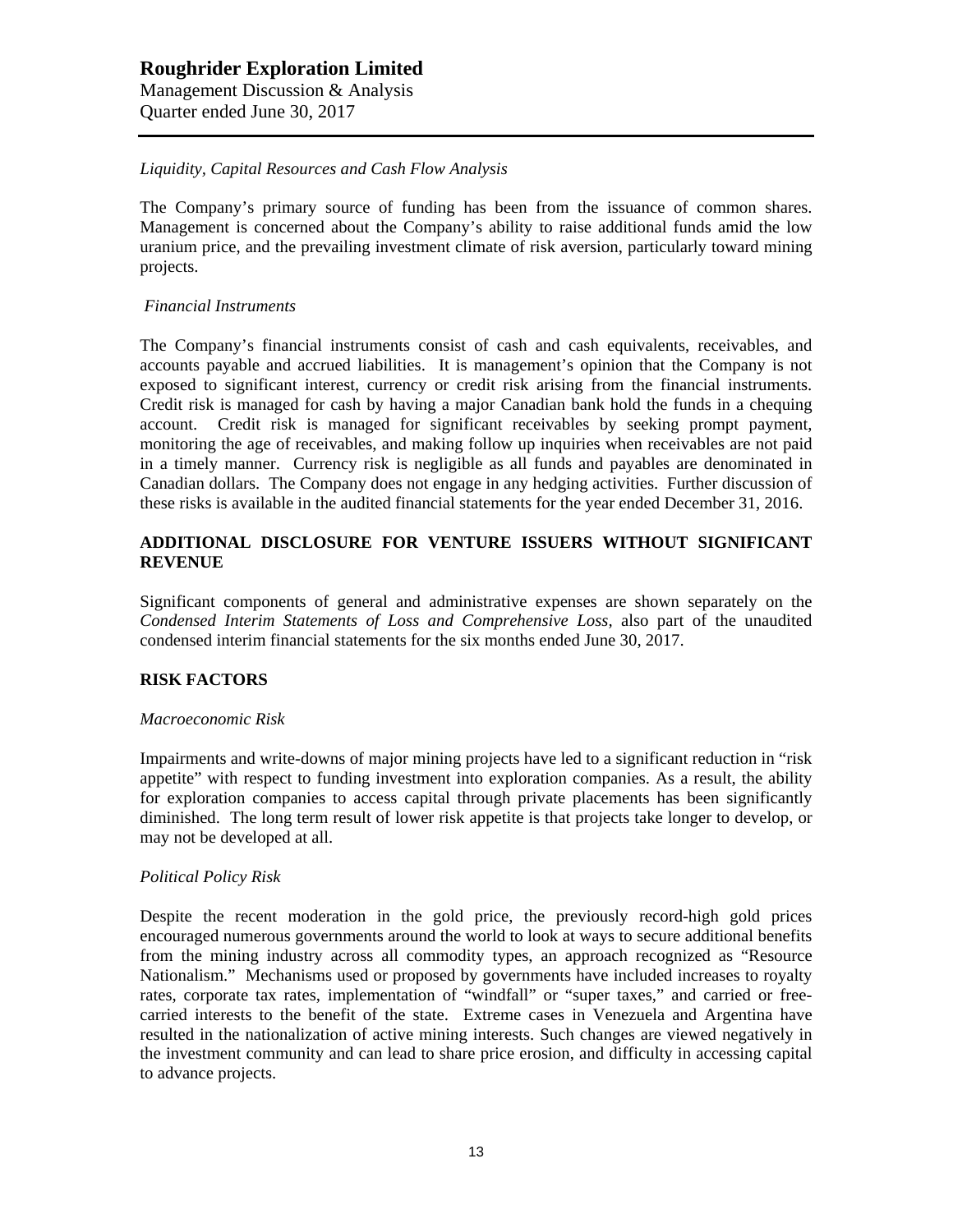## *Exploration Risk*

Mineral exploration and development involve a high degree of risk and few projects are ultimately developed into producing mines. There is no assurance that the Company's selected Qualifying Transaction will demonstrate exploration results sufficient to result in the definition of a body of commercial ore. Whether an ore body will be commercially viable depends on a number of factors including the particular attributes of the deposit such as size, grade and proximity to infrastructure, as well as mineral prices and government regulations, including environmental regulations.

#### *Financial Capability and Additional Financing*

The Company has limited financial resources, has no source of operating income and has no assurance that additional funding will be available to it. It is anticipated that further exploration and development of the projects will be financed in whole or in part by the issuance of additional securities by the Company. Although the Company has been successful in the recent past in financing its initial activities through the issuance of equity securities, there can be no assurance that it will be able to obtain sufficient financing in the future to execute its business plan, particularly with ongoing uncertainty in the global financial markets, and the prevailing investment climate of risk aversion particularly in the resource sector. A discussion of risk factors particular to financial instruments is presented in the audited financial statements for the year ended December 31, 2016.

The Company has not commenced commercial mining operations and has no assets other than cash and cash equivalents, modest receivables and a small amount of prepaid expenses. The Company has no history of earnings, and is not expected to generate earnings or pay dividends until the company's exploration project is sold or taken into production.

#### *Commodity Prices*

The mineral industry varies with the price of metals. The prices of uranium, gold and other commodities have fluctuated widely in recent years and are affected by factors beyond the control of the Company including, but not limited to, international economic and political trends, currency exchange fluctuations, economic inflation and expectations for the level of economic inflation in the consuming economies, interest rates, global and local economic health and trends, speculative activities and changes in the supply of commodities due to significant (often sovereign or national) purchases and divestitures, new mine developments, mine closures as well as advances in various production and use technologies of commodities. All of these factors will impact the viability of the Company's exploration projects in ways that are impossible to predict with certainty.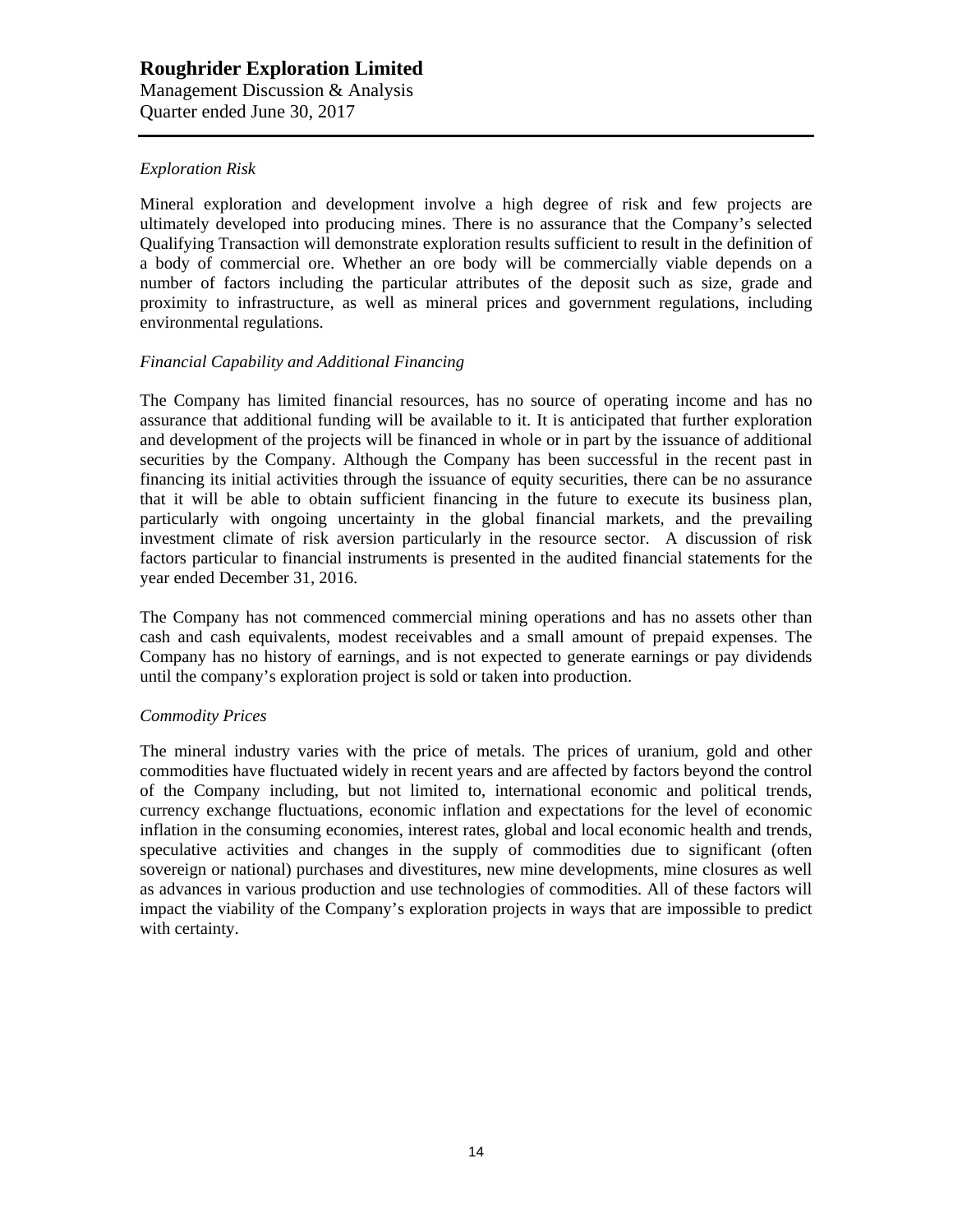# **Roughrider Exploration Limited** Management Discussion & Analysis

Quarter ended June 30, 2017

#### *Uranium Market*

Since uranium is used both as a fuel for power generation and as a weapon, its price is subject to unique forces in addition to the typical supply / demand tension impacting all commodities. These unique forces include the level of strategic government stockpiling or disposition, the level of effort being expended to cap the number of nuclear-armed states in the world, the public perception of the relative safety of nuclear power generation, and related government and international regulation. While these unique forces appear to have acted together in recent years to suppress the spot price of uranium, this risk may become an opportunity if those forces subside and the spot price of uranium continues to rise.

#### *Environment*

Both the exploration and any production phases of the Company's future operations will be subject to environmental protection regulations in the jurisdictions in which it operates. Globally, environmental legislation is evolving towards stricter standards and enforcement, more stringent environmental impact assessments of new mining projects and increasing liability exposure for companies and their directors and officers. There is no assurance that future environmental regulations will not adversely affect the Company or its future operations.

#### *Human Health*

The Company seeks to provide its employees with a safe and healthy workplace. The impact of highly contagious diseases, including the impact of a real or threatened pandemic, can be substantial both to individuals, and organizations. In the event of a disease outbreak, the Company may have to curtail or suspend operations for a period of time. Reduced operations could have varying impact on the Company, depending on the timing and duration of the incident and on other ancillary factors.

#### *Financial Instrument Risk*

As a result of its use of financial instruments, the Company is subject to credit risk, interest rate risk, currency risk, liquidity risk and other price risk. These risks are considered to be small. These risks are discussed comprehensively in the audited financial statements for the year ended December 31, 2016.

#### *Liquidity of Common Shares*

There can be no assurance that an active and liquid market for the Company's common shares will develop or continue to exist, and an investor may find it difficult to resell its common shares. In addition, trading in the common shares of the Company may be halted at other times for other reasons, including for failure by the Company to submit documents to the Exchange in the time periods required.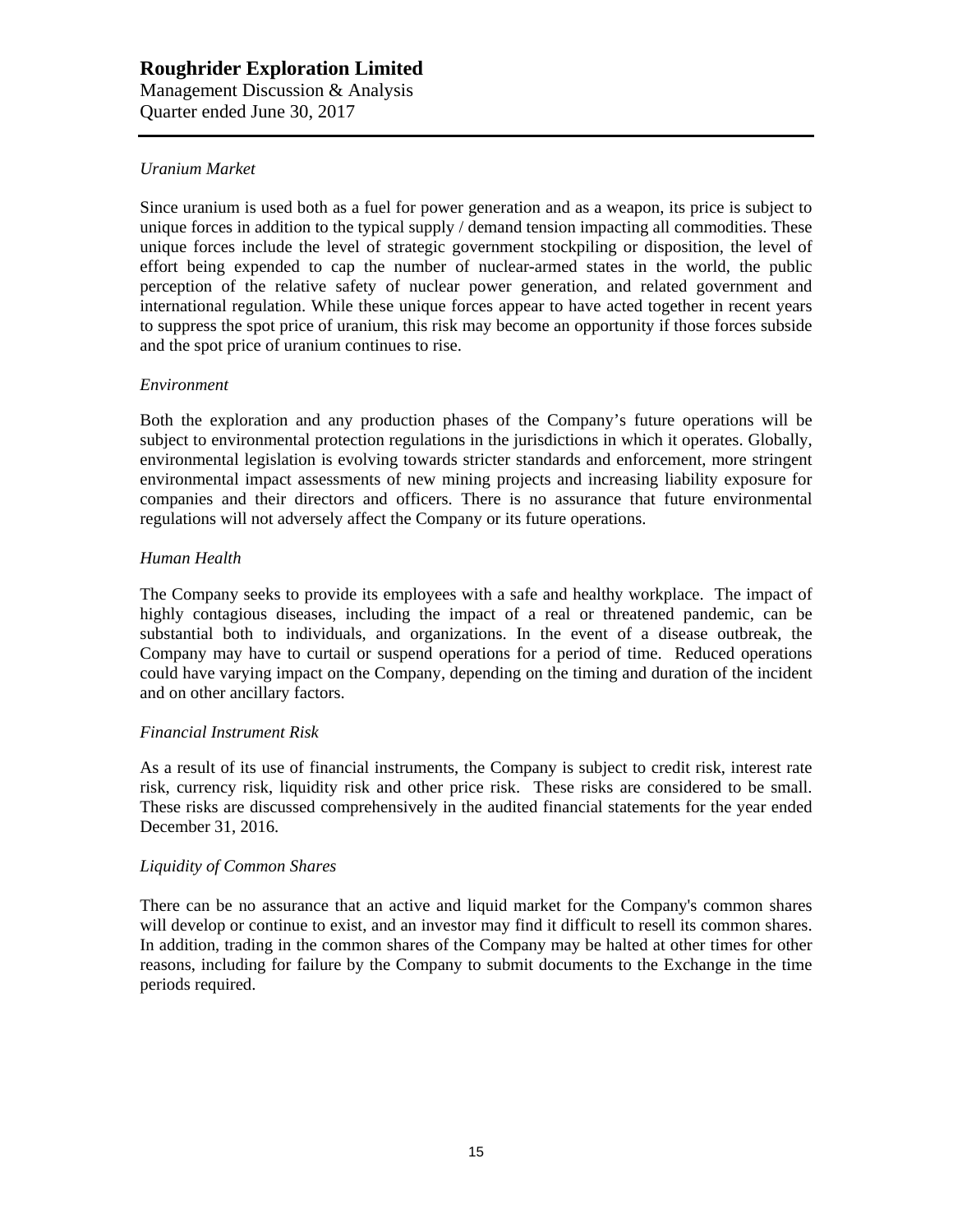#### **RECENT ACCOUNTING PRONOUNCEMENTS**

#### **Adoption of New Standards and Interpretations**

The following amended standard is relevant to the organization and was first adopted for the Company's year ended December 31, 2016, but has had no material impact on the financial statements:

*IAS 1, Presentation of Financial Statements* amendment to clarify guidance on materiality and aggregation, the presentation of subtotals, the structure of financial statements, and the disclosure of accounting policies.

#### **Upcoming Changes in Accounting Standards**

The following changes to standards are effective as follows:

For the Company's year ended December 31, 2018:

*IFRS 7, Financial Instruments: Disclosures:* This amendment requires additional disclosures on transition from IAS 39 and IFRS 9.

*IFRS 9, Financial Instruments:* This new standard replaces IAS 9 and describes the new requirements for the classification, measurement and de-recognition of financial assets and liabilities. Specifically, *IFRS 9* requires all recognized financial assets that are within the scope of *IAS 39 Financial Instruments: Recognition and Measurement* to be subsequently measured at amortized cost or fair value. The amendment also introduces a third measurement category for financial assets: fair value through other comprehensive income, and includes a single, forward-looking 'expected loss' impairment model.

*IFRS 15, Revenue from Contracts with Customers:* This new standard establishes a new control-based revenue recognition model which could change the timing of revenue recognition.

For the Company's year ended December 31, 2019:

*IFRS 16, Leases:* This new standard eliminates the classification of leases as either operating leases or finance leases and introduces a single lessee accounting model which requires the lessee to recognize assets and liabilities for all leases with a term of longer than 12 months.

The Company is in the process of assessing the impact of the above new accounting pronouncements.

## **OFF-BALANCE SHEET ARRANGEMENTS**

The Company is not a party to any off-balance sheet arrangements that have, or are reasonably likely to have, a current or future material effect on the Company's financial condition, changes in financial condition, revenues, expenses, results of operations, liquidity, capital expenditures or capital resources.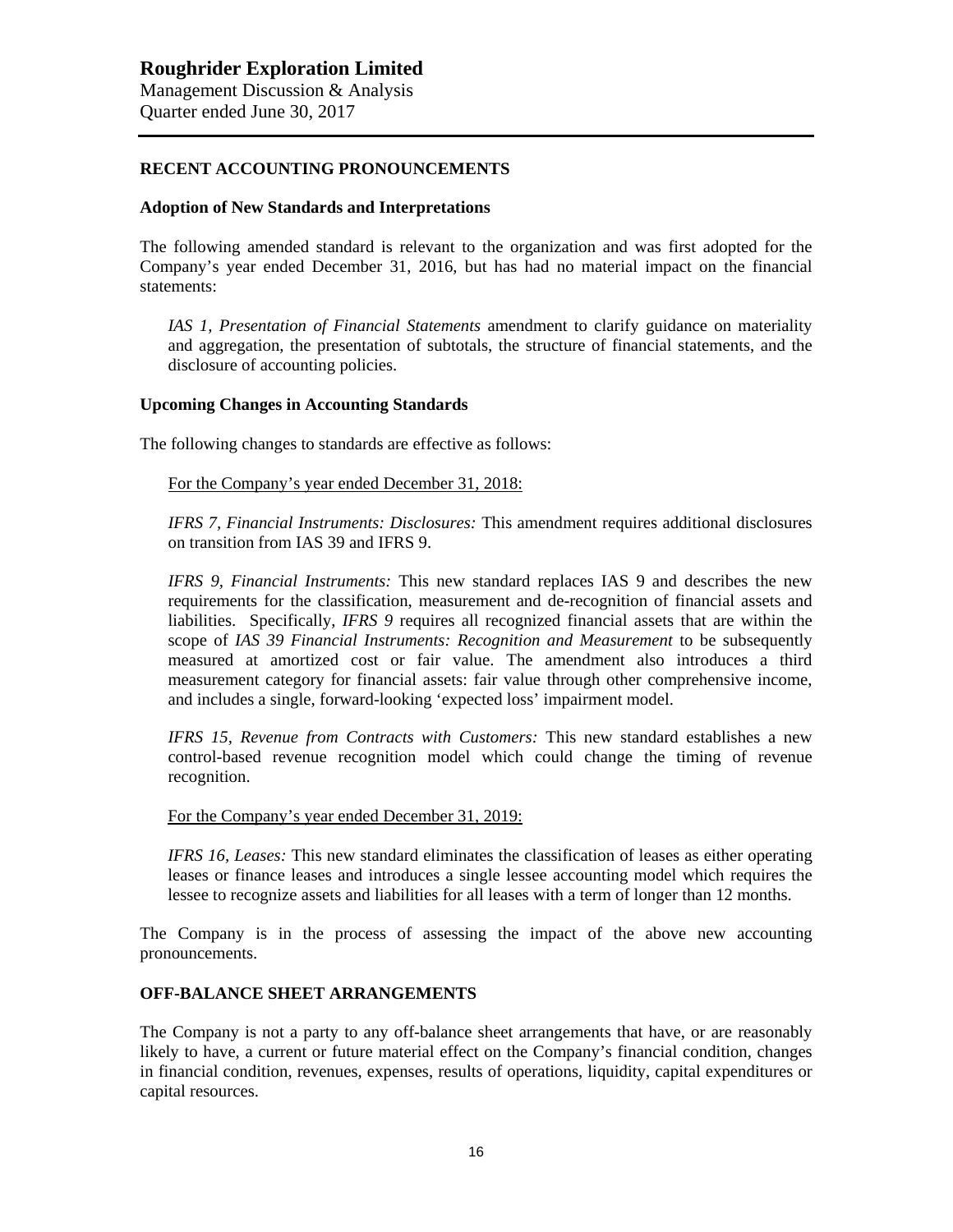#### **TRANSACTIONS WITH RELATED PARTIES**

#### **Key management personnel:**

Key management personnel are those persons that have the authority and responsibility for planning, directing and controlling the activities of the Company, directly or indirectly. Key management includes executive and non-executive members of the Company's Board of Directors, a corporate officer and a vice president. For the period from January 1, 2017 to June 30, 2017, an officer and a vice president of the Company were paid compensation of \$107,500 (2016 - \$132,000) which is included in salaries, marketing and in exploration expenses, and nonexecutive members of the Company's Board of Directors received no cash compensation or stock options. During the period ended June 30, 2016, 250,000 stock options were granted to one director.

#### **Other related parties:**

During the six months ended June 30, 2017:

- a) Legal services valued at \$44,529 (2016 \$8,000) were received from a law firm for which one of the directors of the Company is a partner, and
- b) Administrative services valued at \$8,280 (2016 \$Nil) were received from a company owned by a director and officer of the Company.
- c) Accounting services valued at \$22,500 (2016 \$Nil) were received from a company in which the Chief Financial Officer is an associate.

As at June 30, 2017, the Company owed  $$61,143$  (2016 – \$39,000) to related parties, which is included in accounts payable and accrued liabilities.

#### **OUTSTANDING SHARE DATA**

The following section updates the Outstanding Share Data provided in the unaudited condensed interim financial statements for the six months ended June 30, 2017.

| Common Shares outstanding at June 30, 2017 and August 29, 2017 | 36,649,757 |
|----------------------------------------------------------------|------------|
| Stock Options outstanding at June 30, 2017 and August 29, 2017 | 2.400.000  |
| Warrants outstanding at June 30, 2017 and August 29, 2017      | 4.659.824  |

#### **APPROVAL**

David W. Tupper, P.Geo., V.P. of Exploration and a Qualified Person under National Instrument 43-101 has reviewed and approved the technical information contained in this document.

The Board of Directors of the Company has approved the disclosure contained in this interim MD&A.